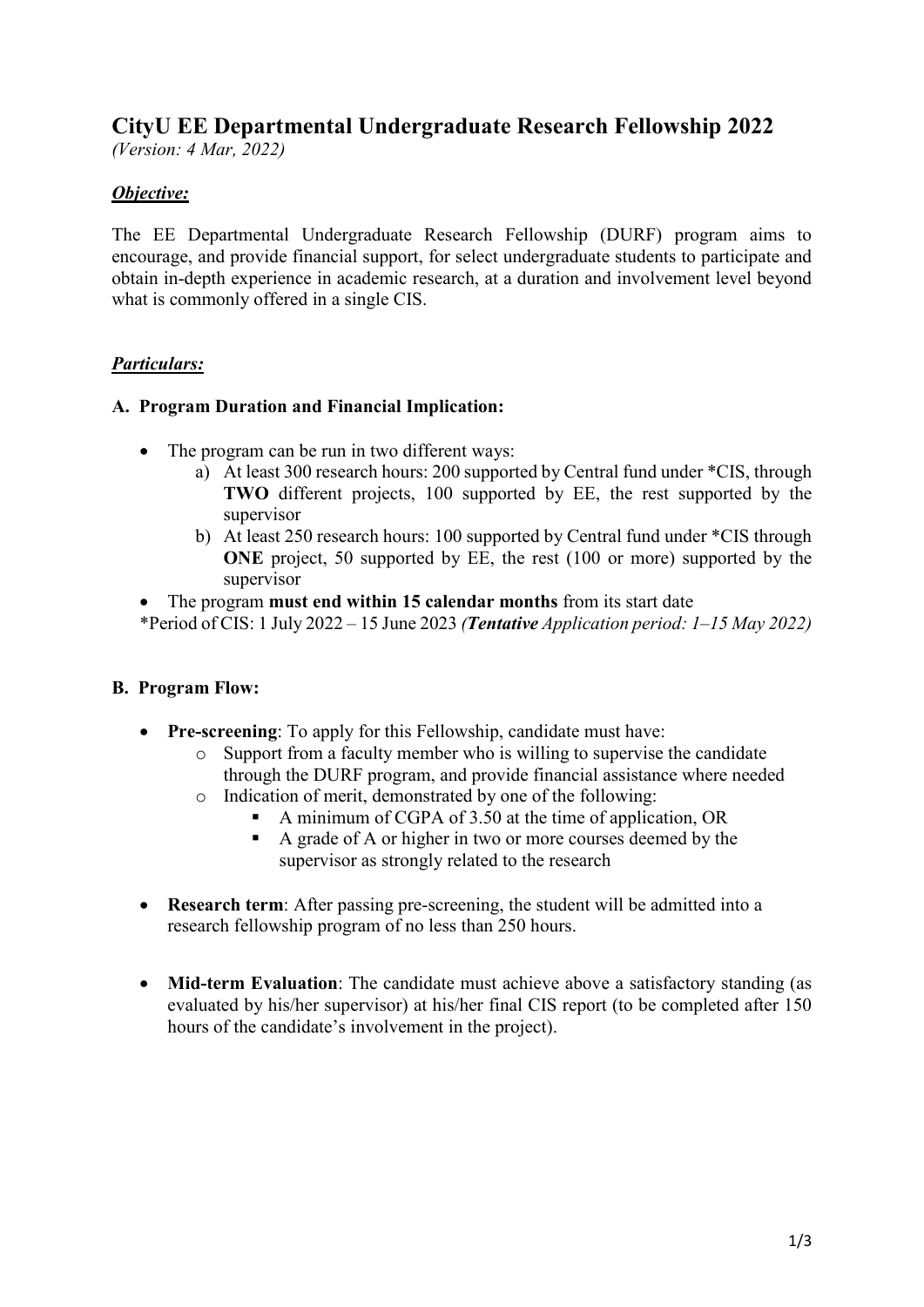- **Final Evaluation**:
	- o The candidate must submit a final report. The report will be typeset in the template of an IEEE Transactions paper.
		- The report shall contain
			- An abstract summarizing the project
			- An introduction
			- A description of the technical progress covered in the project
			- The reporting of important results obtained thus far
			- A discussion on (a) the conclusions drawn from this project, and the experience accrued as by the undergraduate researcher
			- Acknowledgements and references as appropriated
		- The length requirements are
			- A minimum of three columns (excluding the references)
			- A minimum of two figures
			- A minimum of 600 words in the main body of the paper
	- o The candidate must do a term-end presentation (along with OIS or Semester B FYP students) and submit a report to the supervisor (An alternative presentation venue will be arranged depending on CityU's response to the present pandemic situation)
	- o The candidate must perform a demonstration of the project (or his/her progress in the project). The form of the demonstration can be freely taken based on the nature of project and the progress obtained. The form of the demonstration will be mutually agreed upon by the supervisor and the candidate.
	- o The supervisor must fill in a form, largely similar to the OIS evaluation form indicating the satisfactory completion of the project

#### • **Outcome**:

- o The students who satisfactorily complete the distinguished undergraduate research fellowship program will be awarded the fellowship and given a recognition certificate.
- o The students who begin the program, but fail to achieve the aforementioned requirements, will not be awarded the fellowship. Nonetheless they will be financially compensated for their work through the CIS and Student Helper programs, and the supervisors will still receive support through the EE internal award scheme.
- o The students who achieve an outstanding performance through the program, as evidenced by the commendation from the supervisor and the assessor, will be considered for a Distinction award from the Department.